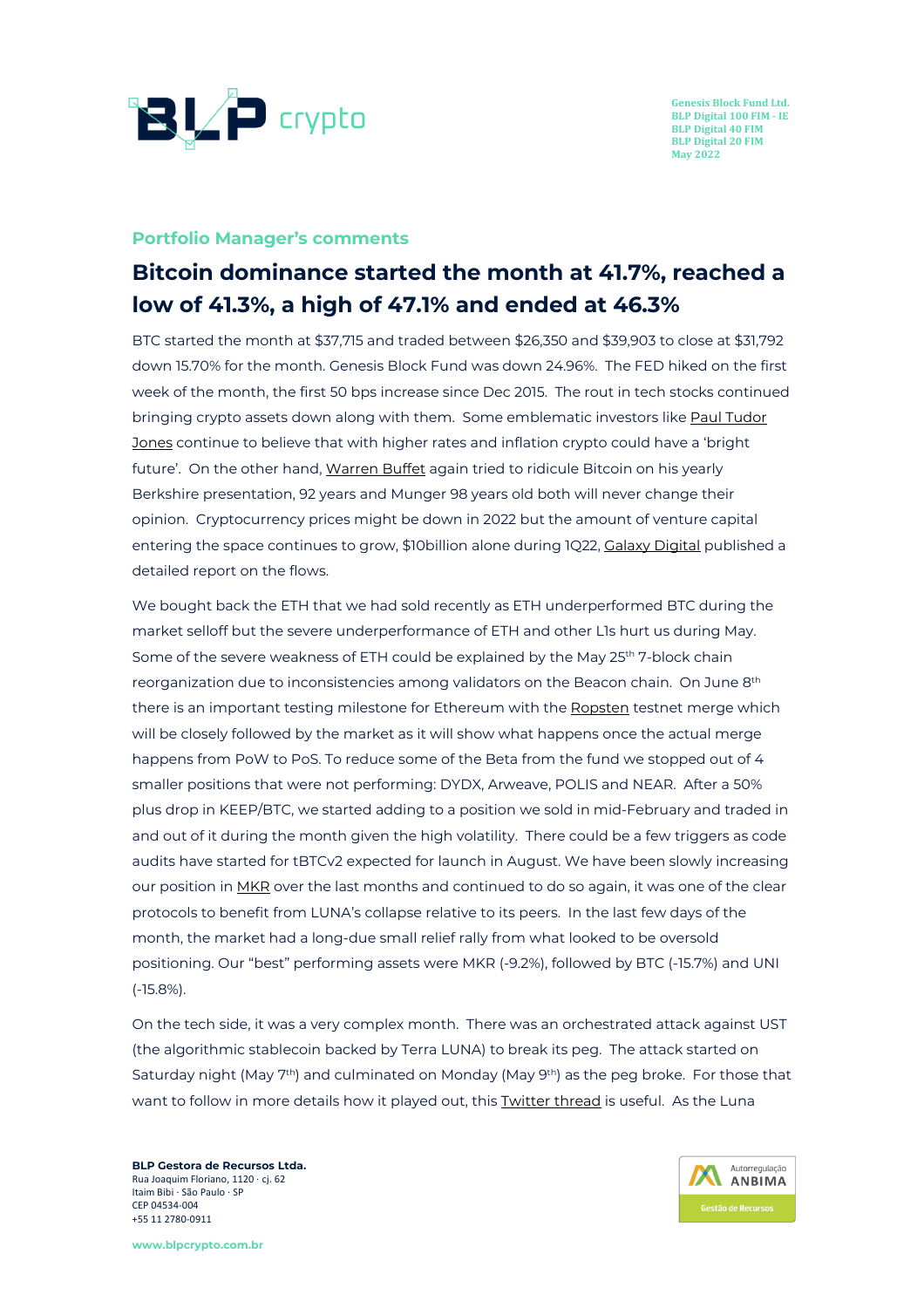

Foundation Guard had BTC in reserves they sold them on a day that tech was crashing as well adding further fuel to the fire. If you want to understand more details on this event listen to this Odd Lots [podcast.](https://podcasts.apple.com/br/podcast/odd-lots/id1056200096?i=1000561475079) This top 10 token crash puts a dent over the whole crypto ecosystem, but we continue to believe that the protocols that succeed in this new decentralized web will come out of it much stronger, only time will tell. After taking LUNA 3 times to our investment committee, we are glad that we never bought any LUNA nor held any UST on the fund's balance sheet. However, being a long-only fund, we suffered a lot with this unfortunate event given the collateral damage in various other protocols as investors sell anything they can to raise liquidity.



**Luna Foundation Guard (LFG) Reserves** 





[Solana](https://solana.com/news/04-30-22-solana-mainnet-beta-outage-report-mitigation) had yet another outage which lasted for 7 hours as 6mm transactions per second flooded the network. Blockchain is clearly in its infancy stage, and a lot of improvements need to happen. Solana is working on patches to improve the stability of its network. Yuga Labs, which are behind the Bored Ape Yacht Club NFT collection, created a major clog on the Ethereum blockchain and created havoc with ETH gas fees soaring to crazy levels when they auctioned "Otherside" metaverse land sale, raising \$300mm. [Minting](https://cointelegraph.com/news/ethereum-burning-spikes-to-new-high-on-yuga-labs-nft-hype) fees got as high as \$14k for a single NFT which with last year's EIP-1559 means that approximately 70k ETH (approximately \$200mm) was burned in a single day. On a positive note, better UX via

**BLP Gestora de Recursos Ltda.** Rua Joaquim Floriano, 1120 ∙ cj. 62 Itaim Bibi ∙ São Paulo ∙ SP CEP 04534-004 +55 11 2780-0911

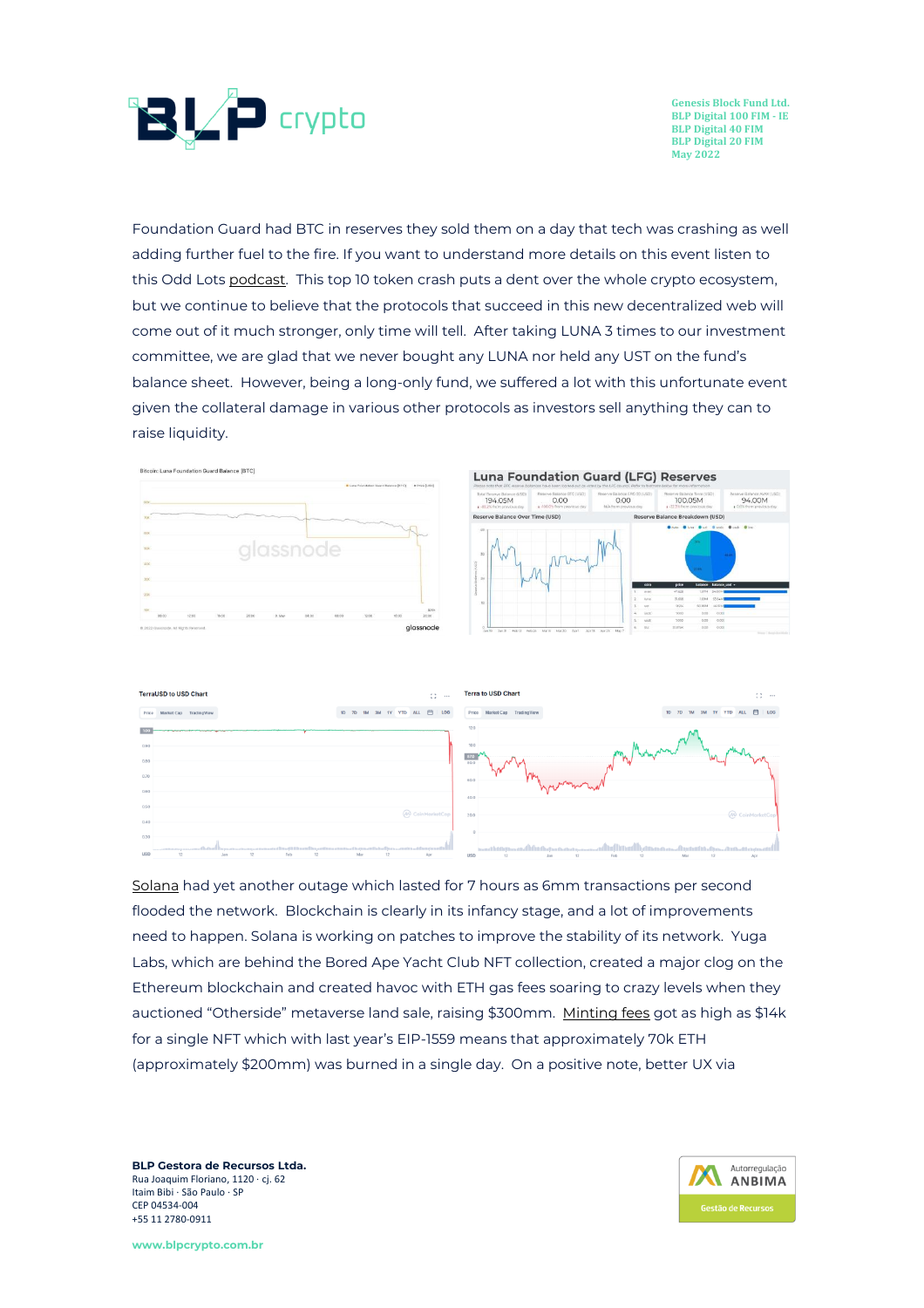

[Lightning](https://cointelegraph.com/news/the-lightning-network-lunch-a-bitcoin-contactless-payment-story) Network (LN), with the announcement of Bolt Card, enables customers to pay with BTC using contactless technology directly via point-of-sale (PoS) devices.



On the regulatory front, the **[SEC](https://www.sec.gov/news/press-release/2022-78)** announced that it is doubling the size of its Cyber Unit team. After the LUNA and UST crash, US Treasury Secretary [Yellen](https://decrypt.co/100212/yellen-crypto-systemic-risk) remarked that crypto poses no systemic risk to the financial system, although she expects more regulation on stablecoins. The governor of [California](https://www.cnbc.com/2022/05/04/california-governor-signs-executive-order-on-cryptocurrencies.html) issued an Executive Order embracing blockchain technology and cryptos. Approximately 25% of the 800 blockchain projects in the US are based in California. [Hawaii](https://decrypt.co/99372/hawaii-becomes-latest-state-to-approve-crypto-taskforce) becomes latest US state to approve a task force to examine Bitcoin and Web3 technology. The [German](https://decrypt.co/100086/germany-wont-tax-bitcoin-ethereum-sold-after-one-year-of-possession) Federal Finance Ministry issued guidance on crypto, signaling that investors will not pay tax on sales of digital assets held for over 1 year and that crypto is classified as a private asset with annual income tax – rather than capital gains tax. [Portugal,](https://www.coindesk.com/policy/2022/05/16/portugal-makes-u-turn-on-cryptocurrency-tax/) on the other hand, looks to change its stance and is likely to tax cryptocurrencies in the future (for the moment it didn't go through). As usual [Christine](https://bitcoinist.com/crypto-is-worthless-ecb-president/) Lagarde, President of the ECB, made strong negative remarks on cryptocurrencies, calling them 'worthless' during the World Economic Forum (WEF), but is looking at a Digital Euro. Funny that she mentioned her son has invested in cryptocurrencies and failed.

<u>[A16z](https://a16zcrypto.com/crypto-fund-four/)</u> raised its 4<sup>th</sup> crypto fund, raising \$4.5 billion, which brings the total amount of its funds to \$7.6 billion. Chris Dixon wrote that he thinks that we are now entering the golden era of Web 3.0. Warren [Buffett](https://fortune.com/2022/05/28/warren-buffett-granddaughter-nicole-nft-artist-crypto/) might not like cryptocurrencies but his granddaughter Nicole Buffett is making a living off selling NFTs. According to Nicole, "*What's interesting is, it's not just a piece* of art, it is <sup>a</sup> currency and it's also <sup>a</sup> technology."

**BLP Gestora de Recursos Ltda.** Rua Joaquim Floriano, 1120 ∙ cj. 62 Itaim Bibi ∙ São Paulo ∙ SP CEP 04534-004 +55 11 2780-0911

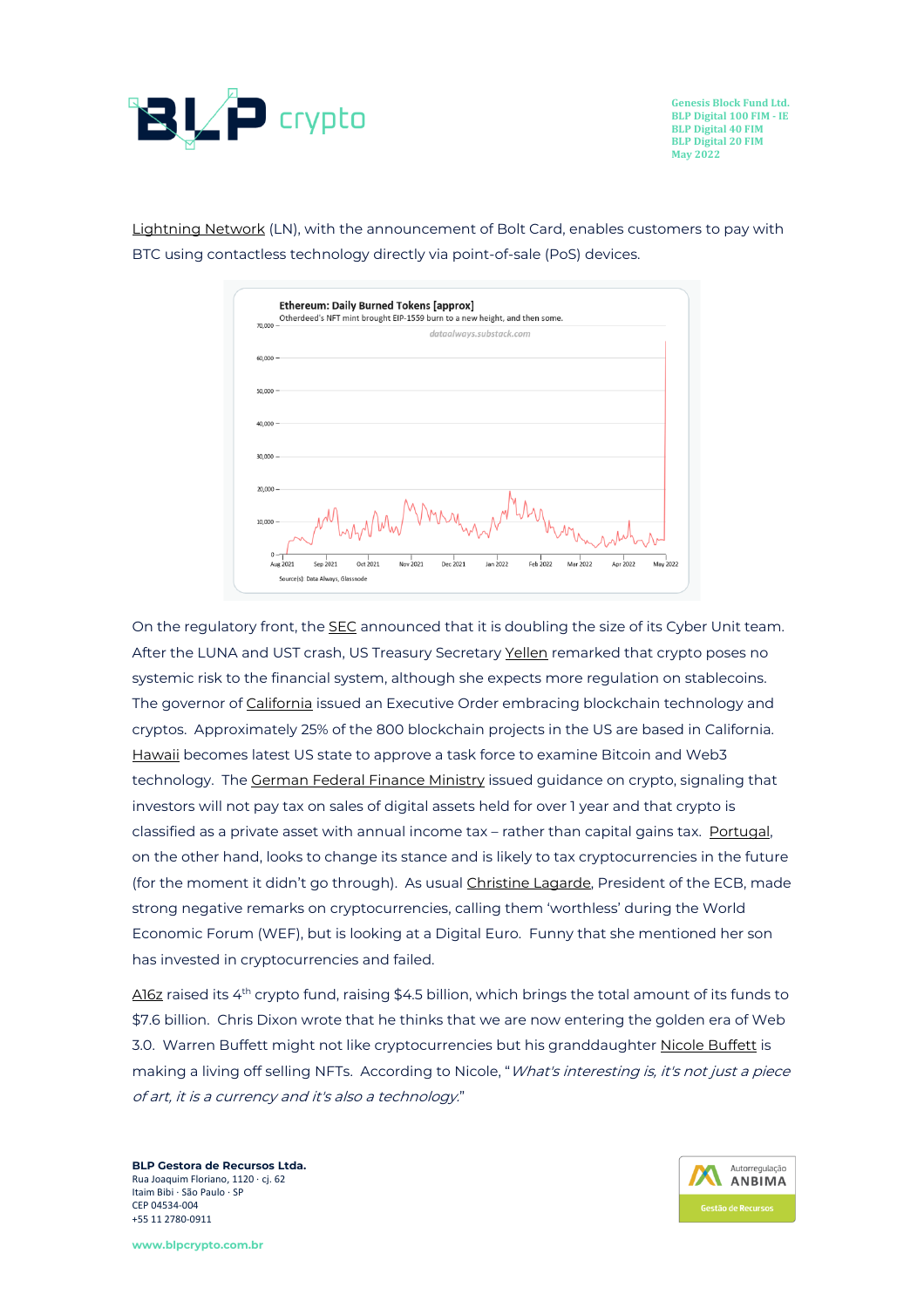

#### **Recent announcements**

- [Japan´s largest investment bank](https://www.theblockcrypto.com/post/147083/japans-largest-investment-bank-nomura-to-launch-crypto-arm-ft-reports%22) to launch crypto arm
- **[FASB](https://www.wsj.com/articles/fasb-to-consider-setting-rules-on-companies-crypto-accounting-disclosure-11652297711?utm_medium=email&_hsmi=213045264&_hsenc=p2ANqtz-8sNcjivYaroXC8jUwagY8T0B6QjMaC2_VudM_e-IqfDxIeRoFLoj1MlPDJwD5iweanPD6-Z3tK-st3hof88j1jPeWNHA&utm_content=213045264&utm_source=hs_email)** to consider setting rules on companies 'crypto accounting disclosure
- Singaporean sovereign wealth fund [GIC](https://cointelegraph.com/news/chainalysis-announces-170m-funding-round-platform-now-valued-at-8-6-billion) participates in Chainalysis's most recent \$170mm capital raise valuing it at \$8.6 billion
- Three new crypto ETFs started trading in [Australia](https://cointelegraph.com/news/three-new-crypto-etfs-to-begin-trading-in-australia-this-week)
- **[El Salvador](https://bitcoinmagazine.com/markets/el-salvador-president-nayib-bukele-announces-countries-to-discuss-bitcoin)** president Bukele invites 44 countries to discuss Bitcoin
- [Meta](https://about.fb.com/news/2022/05/introducing-digital-collectibles-to-showcase-nfts-instagram/) to start testing digital collectibles on Instagram
- [Gucci](https://decrypt.co/99504/gucci-begin-accepting-bitcoin-some-stores) to begin accepting Bitcoin and some other crypto at selected stores in the US
- [Binance](https://www.cnbc.com/2022/05/05/binance-backing-for-elon-musks-twitter-bid-boosts-web3-vision.html) is backing Musk's Twitter bid, boosting crypto believers' vision of a 'decentralized' web
- [Starbucks](https://www.coindesk.com/business/2022/05/04/starbucks-teases-web-3-platform-in-nft-announcement/) teases Web3 platform in NFT announcement
- [Telegram](https://blockworks.co/telegram-users-can-now-send-receive-crypto-following-2-year-hiatus/) users can now send and receive crypto after 2-year discussions with the SEC
- [Block](https://www.theblockcrypto.com/post/145363/block-reports-1-73-billion-in-bitcoin-sales-via-cash-app-during-q1-2022) reports \$1.73 billion in Bitcoin sales via Cash App during 1Q22
- [Spotify](https://cointelegraph.com/news/spotify-reportedly-tests-nft-galleries-on-musician-profiles) reportedly tested NFT galleries on musician profiles
- Dubai's **[Emirates Airline](https://cryptopotato.com/dubais-emirates-airline-set-to-embrace-bitcoin-nft-and-metaverse/)** set to embrace Bitcoin, NFT and Metaverse
- [Robinhood](https://www.theverge.com/2022/5/17/23089655/robinhood-non-custodial-cryptocurrency-wallet) developing a non-custodial crypto wallet
- [PayPal](https://cointelegraph.com/news/wef-2022-paypal-looks-to-embrace-all-possible-crypto-and-blockchain-services) looks to embrace all possible crypto and blockchain services
- Swiss watchmake[r TAG Heuer](https://news.bitcoin.com/swiss-watchmaker-tag-heuer-now-accepts-cryptocurrency-in-us/) now accepts cryptocurrency in the US



**BLP Gestora de Recursos Ltda.** Rua Joaquim Floriano, 1120 ∙ cj. 62 Itaim Bibi ∙ São Paulo ∙ SP CEP 04534-004 +55 11 2780-0911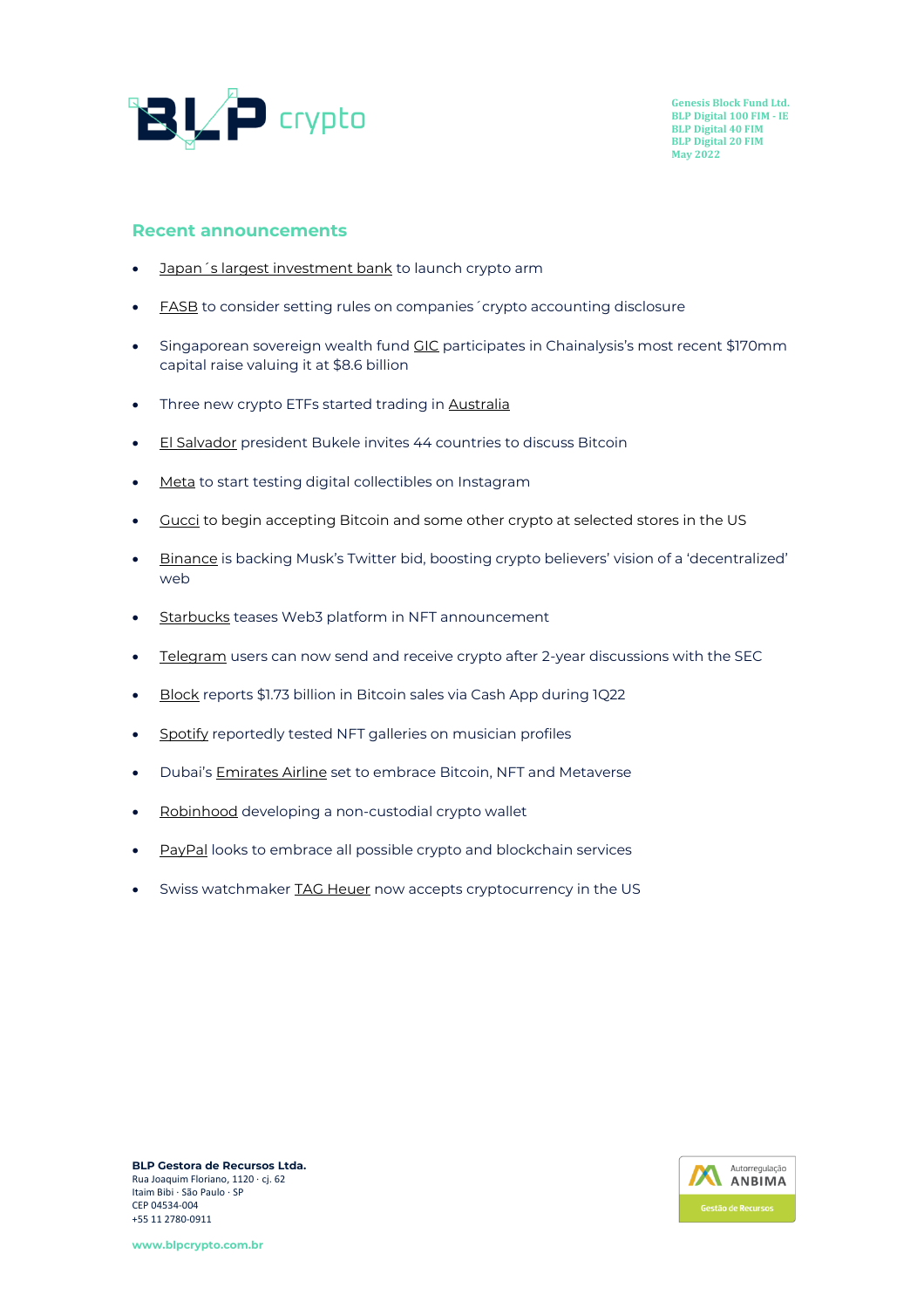

#### **Monthly estimated return**

|      |                        | Jan      | Feb      | Mar      | Apr               | May           | lun      | Jul      | Aug      | Sept     | Oct      | Nov      | Dec      | <b>YTD</b> | <b>Since Fund</b><br>Inception |
|------|------------------------|----------|----------|----------|-------------------|---------------|----------|----------|----------|----------|----------|----------|----------|------------|--------------------------------|
| 2018 | <b>Genesis Class B</b> | $-15.9%$ | $-5.0%$  | $-37.3%$ | 57.5%             | $-20.1%$      | $-20.3%$ | 7.7%     | $-17.1%$ | $-9.0%$  | $-7.8%$  | $-38.1%$ | $-3.5%$  | $-77.50%$  |                                |
| 2019 | <b>Genesis Class B</b> | $-11.3%$ | 17.7%    | 7.4%     | 20.7%             | 58.8%         | 12.5%    | $-13.2%$ | $-11.9%$ | $-9.4%$  | 7.3%     | $-16.4%$ | $-8.6%$  | 37.57%     |                                |
| 2020 | <b>Genesis Class B</b> | 33.6%    | 1.2%     | $-31.5%$ | 39.6%             | 14.2%         | $-3.3%$  | 34.3%    | 18.7%    | $-12.7%$ | 10.7%    | 46.1%    | 32.3%    | 325.82%    |                                |
| 2021 | <b>Genesis Class B</b> | 38.5%    | 25.5%    | 32.5%    | 18.5%             | $-18.8%$      | $-13.0%$ | 13.2%    | 28.8%    | $-9.3%$  | 44.3%    | $-1.0%$  | 18.1%    | 198.37%    |                                |
| 2022 | <b>Genesis Class B</b> | $-24.0%$ | 10.0%    | 9.0%     |                   | -20.1% -25.0% |          |          |          |          |          |          |          | $-45.40%$  | 114.75%                        |
| 2018 | BGCI                   | $-15.8%$ | $-10.7%$ | $-43.5%$ | 60.9%             | $-20.4%$      | $-28.5%$ | 13.7%    | $-21.7%$ | $-0.2%$  | $-12.2%$ | $-36.8%$ | $-1.7%$  | $-81.14%$  |                                |
| 2019 | <b>BGCI</b>            | $-11.8%$ | 15.5%    | 5.9%     | 13.4%             | 58.1%         | 17.2%    | $-24.2%$ | $-16.1%$ | $-6.2%$  | 10.6%    | $-17.4%$ | $-13.3%$ | 7.08%      |                                |
| 2020 | BGCI                   | 40.3%    | 1.8%     | -31.0%   | 35.9%             | 0.2%          | $-3.7%$  | 39.5%    | 11.2%    | $-14.7%$ | 14.6%    | 62.4%    | 18.5%    | 276.70%    |                                |
| 2021 | BGCI                   | 42.4%    | 21.9%    | 25.7%    | 28.7%             | $-24.2%$      | $-10.5%$ | 7.6%     | 28.8%    | $-11.3%$ | 40.1%    | $-0.4%$  | $-22.6%$ | 153.38%    |                                |
| 2022 | <b>BGCI</b>            | $-22.4%$ | 4.0%     | 13.9%    | $-19.6\% -28.6\%$ |               |          |          |          |          |          |          |          | $-47.21%$  | 1.78%                          |
| 2018 | <b>BLP Digital 100</b> | $-19.2%$ | $-1.8%$  | $-33.7%$ | 61.2%             | $-14.1%$      | $-17.6%$ | 4.5%     | $-8.6%$  | $-11.6%$ | $-13.8%$ | $-34.3%$ | $-3.4%$  | $-72.27%$  |                                |
| 2019 | <b>BLP Digital 100</b> | $-15.7%$ | 18.4%    | 10.6%    | 20.9%             | 52.8%         | 8.7%     | $-14.6%$ | $-3.6%$  | $-8.8%$  | 2.9%     | $-12.0%$ | $-12.9%$ | 31.28%     |                                |
| 2020 | <b>BLP Digital 100</b> | 40.1%    | 6.1%     | $-20.5%$ | 43.2%             | 11.8%         | $-2.1%$  | 23.5%    | 20.5%    | $-9.0%$  | 11.4%    | 28.1%    | 23.8%    | 343.00%    |                                |
| 2121 | <b>BLP Digital 100</b> | 38.1%    | 20.6%    | 29.7%    | 10.8%             | $-18.5%$      | $-13.9%$ | 12.4%    | 24.1%    | $-3.1%$  | 39.1%    | $-1.5%$  | $-15.5%$ | 162.60%    |                                |
| 2022 | <b>BLP Digital 100</b> | $-26.9%$ | $-2.7%$  | 8.3%     | $-17.0\% -28.0\%$ |               |          |          |          |          |          |          |          | $-53.95%$  | 95.03%                         |
| 2021 | <b>BLP</b> Digital 40  |          |          |          |                   |               |          |          |          |          | 5.6%     | $0.0\%$  | $-6.8%$  | $-1.66%$   |                                |
| 2022 | <b>BLP Digital 40</b>  | $-11.2%$ | $-0.5%$  | 3.5%     | $-7.1\%$          | $-10.6%$      |          |          |          |          |          |          |          | $-24.02%$  | $-25.28%$                      |
| 2018 | <b>BLP Digital 20</b>  |          |          |          |                   |               |          |          |          |          |          | $-7.1%$  | $-0.5%$  | $-7.53%$   |                                |
| 2019 | <b>BLP</b> Digital 20  | $-2.9%$  | 4.1%     | 2.4%     | 4.1%              | 10.2%         | 1.6%     | $-2.8%$  | $-0.4%$  | $-1.5%$  | 0.9%     | $-2.2%$  | $-2.4%$  | 10.80%     |                                |
| 2020 | <b>BLP</b> Digital 20  | 8.3%     | 1.1%     | $-3.7%$  | 8.3%              | 2.5%          | $-0.8%$  | 4.8%     | 4.0%     | $-1.8%$  | 2.1%     | 5.5%     | 4.5%     | 39.61%     |                                |
| 2021 | <b>BLP Digital 20</b>  | 7.3%     | 4.1%     | 5.8%     | 2.0%              | $-3.3%$       | $-2.7%$  | 2.8%     | 4.9%     | $-0.3%$  | 8.3%     | 0.1%     | $-2.9%$  | 28.35%     |                                |
| 2022 | <b>BLP Digital 20</b>  | $-5.2%$  | 0.4%     | 1.9%     | $-3.1%$           | $-5.0%$       |          |          |          |          |          |          |          | $-10.73%$  | 63.90%                         |
| 2018 | <b>CDI</b>             | 0.58%    | 0.46%    | 0.53%    | 0.52%             | 0.52%         | 0.52%    | 0.54%    | 0.57%    | 0.47%    | 0.54%    | 0.49%    | 0.49%    | 6.42%      |                                |
| 2019 | <b>CDI</b>             | 0.54%    | 0.49%    | 0.47%    | 0.52%             | 0.54%         | 0.47%    | 0.57%    | 0.50%    | 0.47%    | 0.48%    | 0.40%    | 0.36%    | 5.97%      |                                |
| 2020 | <b>CDI</b>             | 0.38%    | 0.29%    | 0.34%    | 0.28%             | 0.24%         | 0.21%    | 0.19%    | 0.16%    | 0.16%    | 0.16%    | 0.15%    | 0.16%    | 2.76%      |                                |
| 2021 | <b>CDI</b>             | 0.15%    | 0.13%    | 0.20%    | 0.21%             | 0.27%         | 0.30%    | 0.36%    | 0.43%    | 0.44%    | 0.48%    | 0.59%    | 0.77%    | 4.41%      |                                |
| 2022 | <b>CDI</b>             | 0.73%    | 0.76%    | 0.93%    | 0.83%             | 1.03%         |          |          |          |          |          |          |          | 4.36%      | 26.27%                         |

The Bloomberg Galaxy Crypto Index (BGCI) estimated returns stated on the table above are merely economic references and shall not be constructed as <sup>a</sup> performance target to be achieved by the funds nor <sup>a</sup> performance parameter applicable to them. Genesis class B returns are gross of management and performance fees. BGCI only prices during business days which is different than administrator marking of 0:00 UTC on the last business day of the month.

**BLP Gestora de Recursos Ltda.** Rua Joaquim Floriano, 1120 ∙ cj. 62 Itaim Bibi ∙ São Paulo ∙ SP CEP 04534-004 +55 11 2780-0911

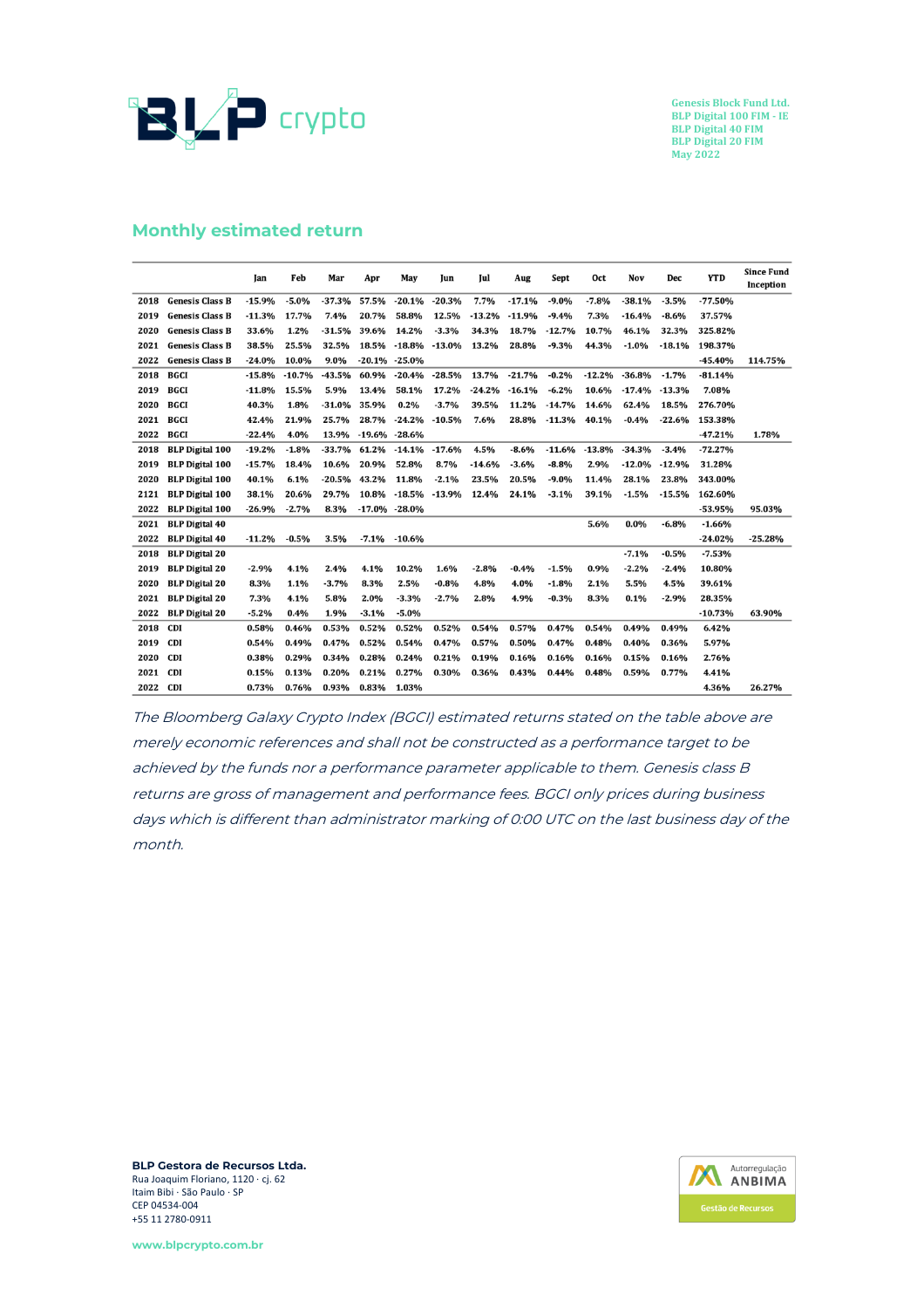

#### **Genesis Block Fund Ltd.**

| <b>Minimum Investment</b> | \$100,000                                       |
|---------------------------|-------------------------------------------------|
| <b>Subscription</b>       | Daily - NAV calculation in T+1 business days    |
| <b>Redemption</b>         | Daily – NAV calculation in T+5 business days    |
| <b>Administration fee</b> | 2.00% p.a.                                      |
| <b>Performance fee</b>    | 20% over 6M Libor with High Water Mark          |
| <b>Administrator</b>      | <b>MG Stover</b>                                |
| <b>Auditor</b>            | <b>KPMG</b>                                     |
| <b>Legal Counsel</b>      | Convers                                         |
| <b>Custodian</b>          | Coinbase Prime, Fidelity Digital Assets, Gemini |
| <b>ISIN Number</b>        | KYG3832A1085                                    |
| <b>Bloomberg Ticker</b>   | <b>GENBLOC KY</b>                               |

# **BLP Digital 100 FIM - IE - Professional Investors**

| <b>Minimum Investment</b> | R\$10,000                                                                                                                                        |
|---------------------------|--------------------------------------------------------------------------------------------------------------------------------------------------|
| <b>Subscription</b>       | Daily – NAV calculation T+1                                                                                                                      |
| <b>Redemption</b>         | Daily – NAV calculation T+5                                                                                                                      |
| <b>Administration fee</b> | 2.00% p.a.                                                                                                                                       |
| <b>Performance fee</b>    | 20% over CDI with High Water Mark                                                                                                                |
| <b>Administrator</b>      | <b>BNY Mellon</b>                                                                                                                                |
| <b>Digital Platforms</b>  | Banco Itaú, BRE, BTG Pactual, Órama, Daycoval, Azimut,<br>Necton, Sim; Paul, Ativa, Vitreo, RB, Inter Invest, Modal Mais,<br>Poro Seguro, Guide. |
| <b>Auditor</b>            | <b>KPMG</b>                                                                                                                                      |
| <b>Legal Counsel</b>      | Madrona Advogados                                                                                                                                |
| <b>ISIN Number</b>        | BR01OYCTF009                                                                                                                                     |

**BLP Gestora de Recursos Ltda.** Rua Joaquim Floriano, 1120 ∙ cj. 62 Itaim Bibi ∙ São Paulo ∙ SP CEP 04534-004 +55 11 2780-0911

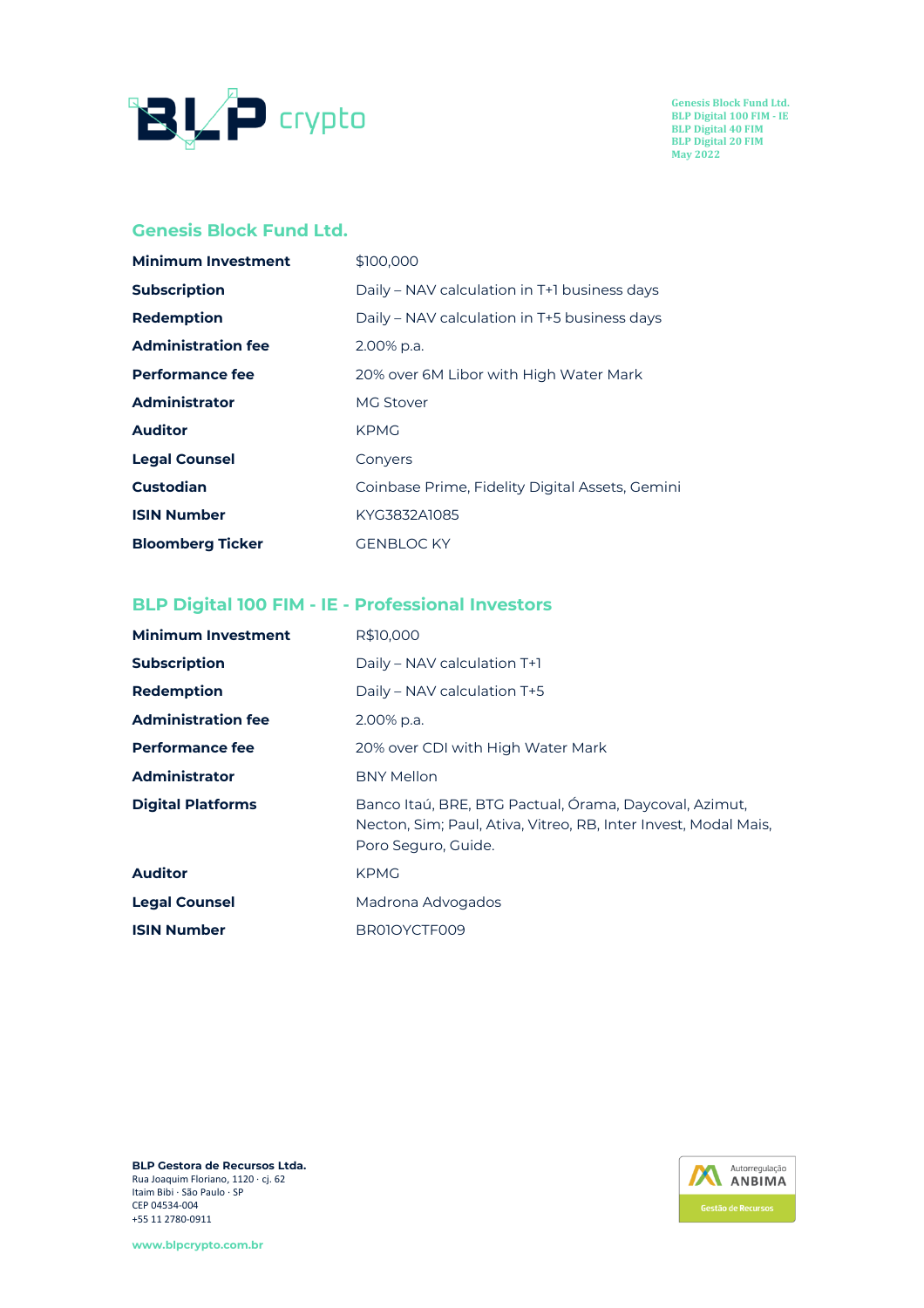

# **BLP Digital 40 FIM - Qualified Investors**

| <b>Minimum Investment</b> | R\$1,000                                                                                                                                                                  |
|---------------------------|---------------------------------------------------------------------------------------------------------------------------------------------------------------------------|
| <b>Subscription</b>       | Daily – NAV calculation T+1                                                                                                                                               |
| <b>Redemption</b>         | Daily – NAV calculation T+1                                                                                                                                               |
| <b>Administration fee</b> | 1.75% p.a.                                                                                                                                                                |
| <b>Performance fee</b>    | 20% over CDI with High Water Mark                                                                                                                                         |
| <b>Administrator</b>      | <b>BNY Mellon</b>                                                                                                                                                         |
| <b>Digital Platforms</b>  | Banco Itaú, BTG Pactual, Órama, Daycoval, Azimut, Necton,<br>Sim; Paul, Ativa, Vitreo, RB, Inter Invest, Modal Mais, Porto<br>Seguro, Guide, Warren, CM Capital, C6 Bank. |
| <b>Auditor</b>            | <b>KPMG</b>                                                                                                                                                               |
| <b>Legal Counsel</b>      | Madrona Advogados                                                                                                                                                         |
| <b>ISIN Number</b>        | BR09ZDCTF002                                                                                                                                                              |

# **BLP Digital 20 FIM - Retail Investors**

| <b>Minimum Investment</b> | R\$100                                                                                                                                                                                    |
|---------------------------|-------------------------------------------------------------------------------------------------------------------------------------------------------------------------------------------|
| <b>Subscription</b>       | Daily - NAV calculation T+1                                                                                                                                                               |
| <b>Redemption</b>         | Daily – NAV calculation T+1                                                                                                                                                               |
| <b>Administration fee</b> | 1.50% p.a.                                                                                                                                                                                |
| <b>Performance fee</b>    | 20% over CDI with High Water Mark                                                                                                                                                         |
| <b>Administrator</b>      | <b>BNY Mellon</b>                                                                                                                                                                         |
| <b>Digital Platforms</b>  | Banco Itaú, BTG Pactual, Órama, Genial, Daycoval, Azimut,<br>Necton, Sim; Paul, Ativa, Vitreo, RB, Inter Invest, Modal Mais,<br>Porto Seguro, Guide, Warren, CM Capital, Nova Futura, C6. |
| <b>Auditor</b>            | <b>KPMG</b>                                                                                                                                                                               |
| <b>Legal Counsel</b>      | Madrona Advogados                                                                                                                                                                         |
| <b>ISIN Number</b>        | BR026OCTF003                                                                                                                                                                              |